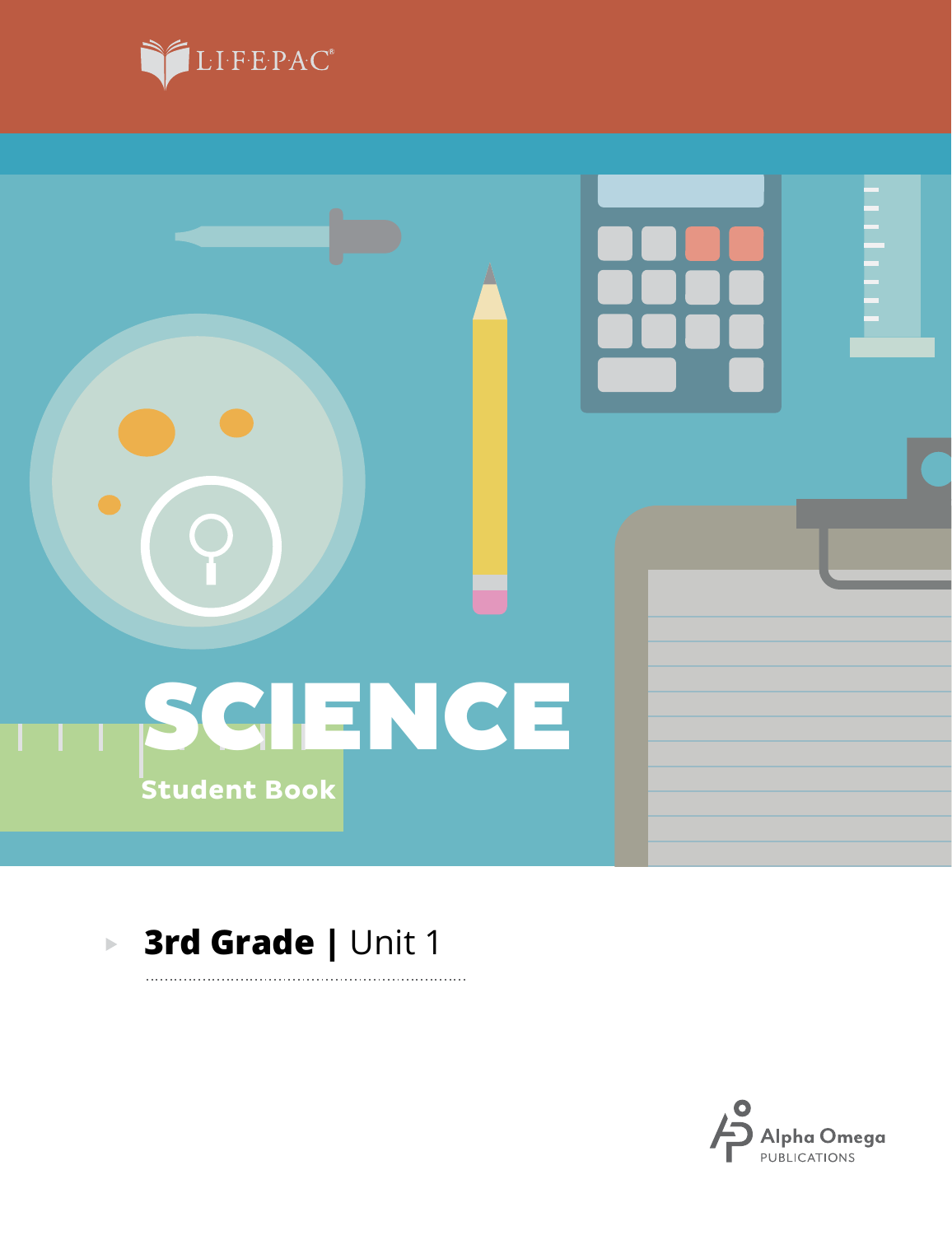# SCIENCE 301 **YOU GROW AND CHANGE**

Introduction **|3**

## **1. Your Body Breathes Air**................................. 4 The Air Comes into Your Body **|6** The Air Goes to the Lungs **|8** The Body Needs Oxygen **|12** The Body Gives off Carbon Dioxide **|14** Self Test 1 **|16 2. Your Body Digests Food** ..............................18 Food Comes into the Mouth **|20** Food Goes to the Stomach **|21** Food Is Ready for the Body **|23** Self Test 2 **|25 3. Your Body Exercises and Rests**..................27 The Muscles Work Hard **|28** The Bones Are Important **|34** The Body Rests **|36** Self Test 3 **|38 4. Your Body Is Different from an Animal** ...40 Your Conscience **|41** Your Spirit **|42** Your Mind **|43** Your Growth **|44**

Self Test 4 **|47**

LIFEPAC Test **|Pull-out**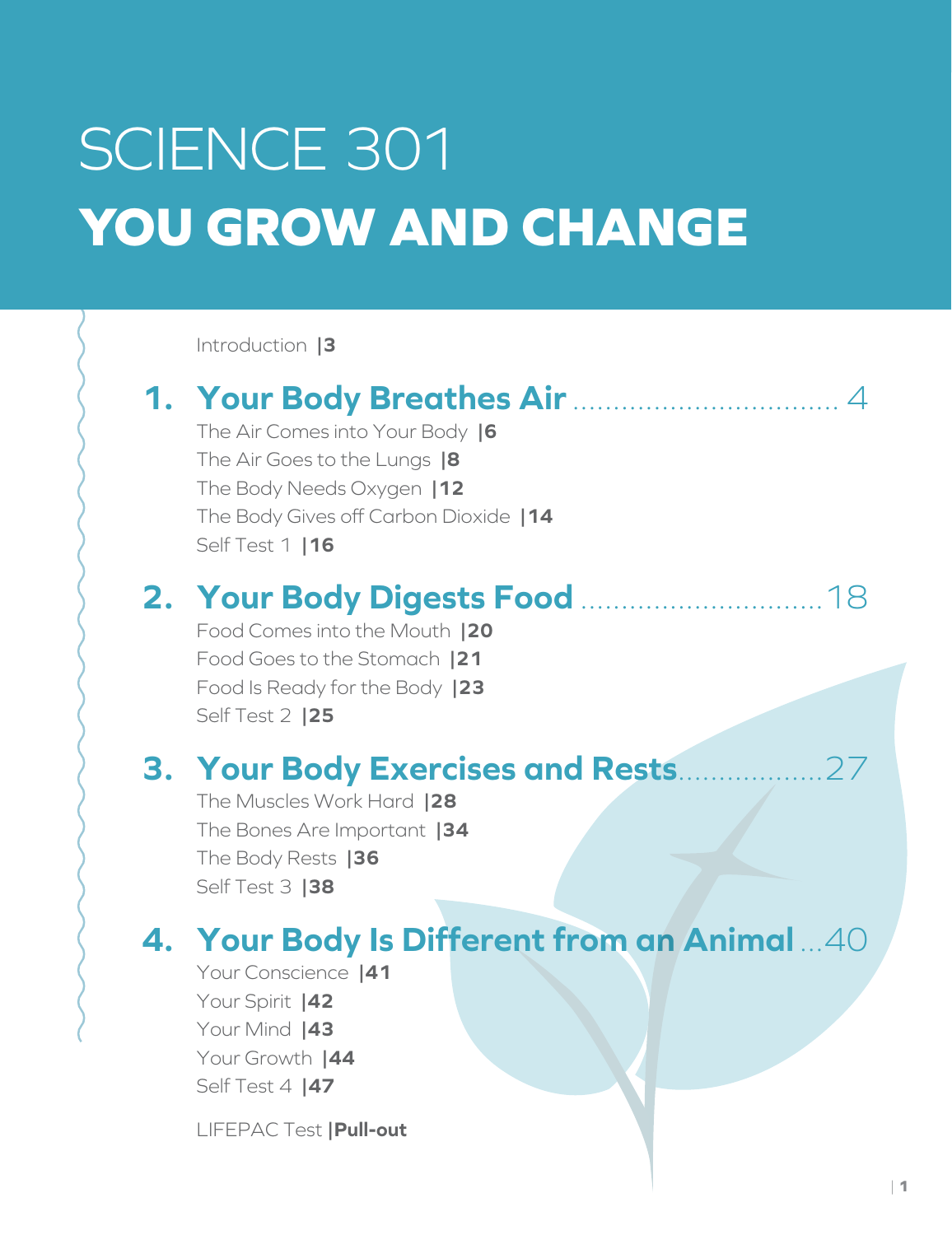**Author:** Zella Mary Osborn

#### **Editor:**

Richard W. Wheeler, M.A.Ed.

**Consulting Editor:** Harold Wengert, Ed.D.

#### **Revision Editor:**

Alan Christopherson, M.S.

#### **Media Credits:**

**Page 3:** © Comstock, Stockbyte, Thinkstock; **4:** © erlobrown, iStock, Thinkstock; **6:** © lukaves, iStock, Thinkstock; **8:** © LCOSMO, iStock, Thinkstock, **10:** © Antonio Guileem, iStock, Thinkstock; **13:** © Garydyson, iStock, Thinkstock; **14:** © Ami-Rian, iStock, Thinkstock; **18:** © Fuse, Thinkstock; **20:** © Tigatelu, iStock, Thinkstock; **21,35:** © abstractdesignlabs, iStock, Thinkstock; **23:** © Daniel Cole, Hemera, Thinkstock; **27:** © Chris Amaral, Digital Vision, Thinkstock; **28:** © lukaves, iStock, Thinkstock; **29:** © PrettyVectors, iStock, Thinkstock; **31:** © Gorge Doyle, Stockbyte, Thinkstock; **34:** © branca\_escova, iStock, Thinkstock; **36:** © Victor\_Brave, iStock, Thinkstock; **40:** © Wavebreakmedia Ltd, Thinkstock; **41:** © lawdesign, iStock, Thinkstock; **42:** © Aleksangel, iStock, Thinkstock; © kulinci, iStock, Thinkstock; © Sibiryanka, iStock, Thinkstock; **43:** © stockerteam, iStock, Thinkstock; © Huntstock, Thinkstock; **44:** © Brian A Jackson, iStock, Thinkstock



#### **804 N. 2nd Ave. E. Rock Rapids, IA 51246-1759**

© MCMXCVI by Alpha Omega Publications, Inc. All rights reserved. LIFEPAC is a registered trademark of Alpha Omega Publications, Inc.

All trademarks and/or service marks referenced in this material are the property of their respective owners. Alpha Omega Publications, Inc. makes no claim of ownership to any trademarks and/or service marks other than their own and their affiliates, and makes no claim of affiliation to any companies whose trademarks may be listed in this material, other than their own.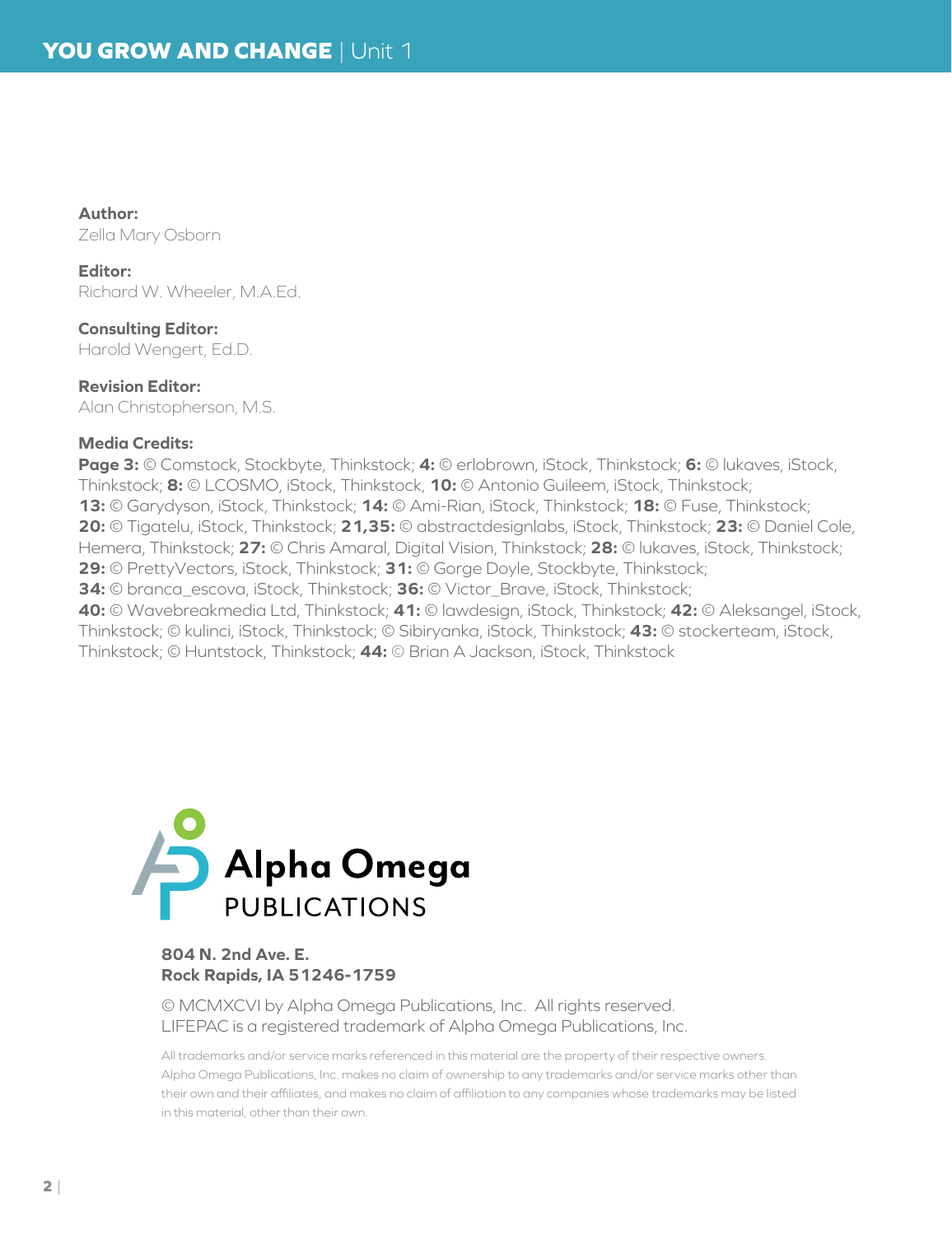$W(1)$ 

# **YOU GROW AND CHANGE**

**Hello! In this LIFEPAC® you are going to learn about your body. God shows His love by giving you a body that lives and grows in a wonderful way. You will learn how your body digests food. You will find out how you breathe. You will read about exercise and rest. You will learn how you are the same as an animal and how you are different. You will learn how to measure your growth.**

# **Objectives**

**Read these objectives.** The objectives tell you what you will be able to do when you have finished this LIFEPAC.

- 1. You will be able to tell how your body breathes air.
- 2. You will be able to tell how your body digests food.
- 3. You will be able to tell why exercise is important to your body.
- 4. You will be able to tell why rest is important to your body.
- 5. You will be able to tell how you are different from an animal.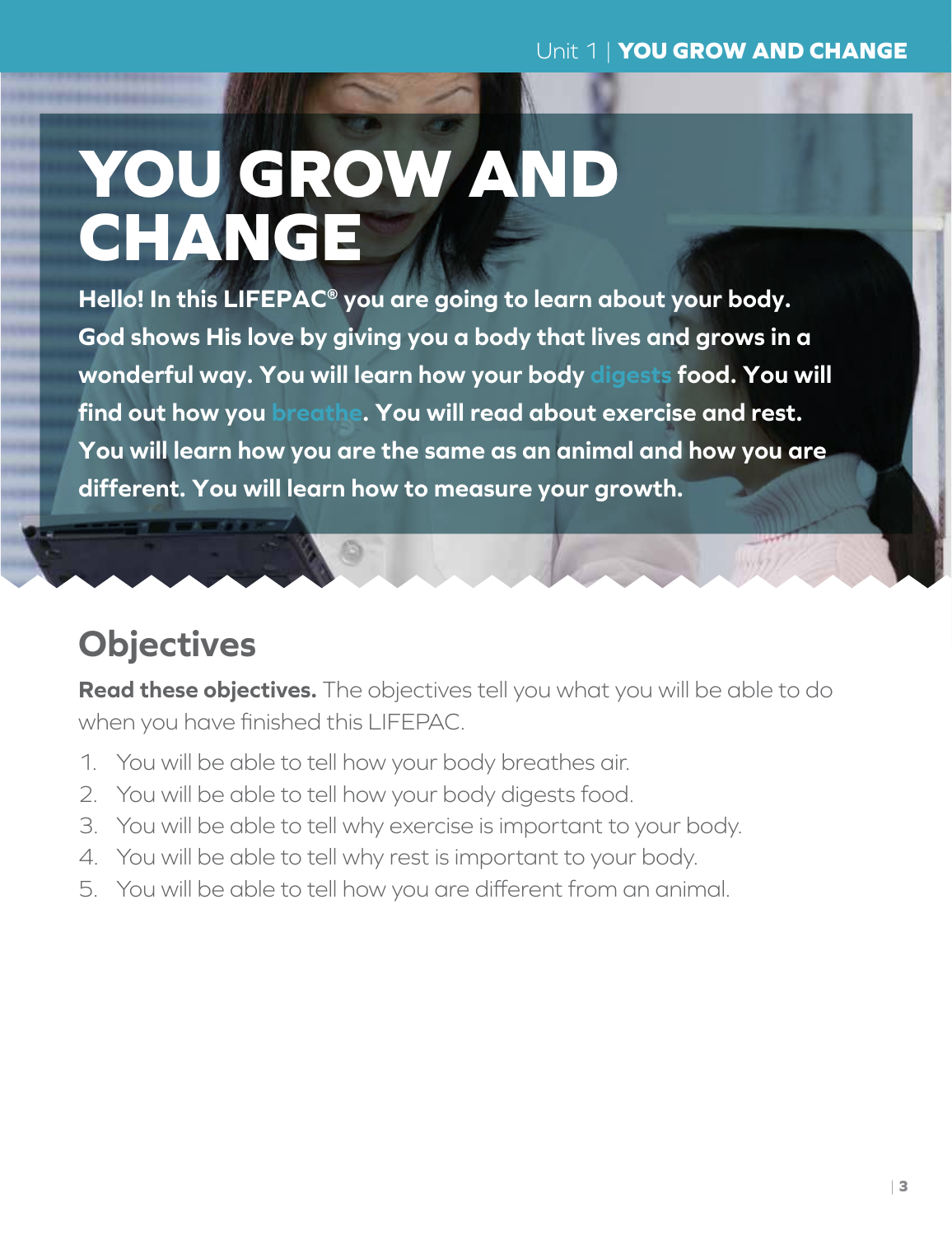# **1. YOUR BODY BREATHES AIR**

**Did you know that you are living on the bottom of an ocean of air? Air is made up of gases. Air is mostly oxygen and nitrogen.**

**Air was created by God on the second day. God spoke and caused the air to surround the world. God knew that all the living things that He was going to create would need air. God made it possible for each living thing to be able to breathe air.**

## **Vocabulary**

**Study these new words.** Learning the meanings of these words is a good study habit and will improve your understanding of this LIFEPAC.

**blood** (blŭd). The red liquid inside the body.

**breathe** (bre<sup>TH</sup>). To force air in and out of the lungs.

**carbon dioxide** (kär' b <sup>e</sup> n dī ŏk' sīd). The gas exhaled from the lungs.

**create** (krē āt'). To make for the first time.

**digest** (dī jĕst'). To change food so the body can use it.

**exhale** (ĕks hāl'). To breathe out.

**inhale** (ĭn hāl'). To breathe in.

**lungs** (lŭngz). The organ in the body that takes in air while breathing.

nitrogen (nī' tr ə j ən). A gas that is part of the air you breathe.

nostrils (nŏs' tr alz). The openings in the nose.

**oxygen** (ŏk' sĭ j ən). A gas that is part of the air you breathe.

scientist (sī ən tĭst). A person who studies science.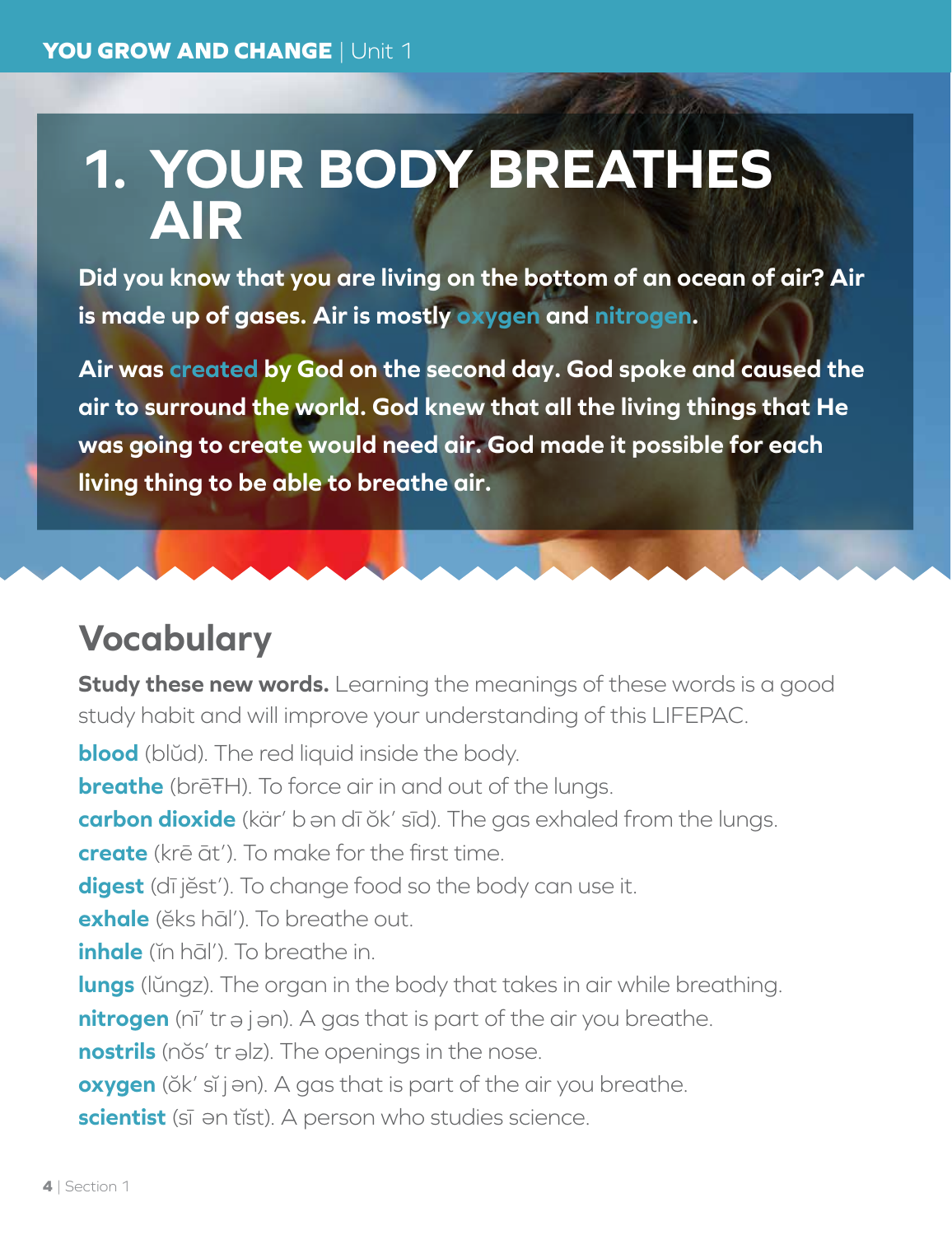**trachea** (trā' kē <sup>e</sup> ). The windpipe where air is carried from the throat to the lungs.

**tube** (tōōb). A pipe-shaped object.

## **Special Words**

#### **Joseph Priestley**

**Note:** *All vocabulary words in this LIFEPAC appear in* **boldface** *print the first time they are used. If you are unsure of the meaning when you are reading, study the definitions given.*

Pronunciation Key: hat, āge, cāre, fär; let, ēqual, tėrm; it, īce; hot, ōpen, ôrder; oil; out; cup, put, rüle; child; lo**ng**; **th**in; /ŦH/ for **th**en; /zh/ for mea**s**ure; /u/ or / <sup>e</sup> / represents /a/ in **a**bout, /e/ in tak**e**n, /i/ in penc**i**l, /o/ in lem**o**n, and /u/ in circ**u**s.

#### **Ask your teacher to say these words with you.**

|  | <b>Teacher check:</b> |      |  |
|--|-----------------------|------|--|
|  | <b>Initials</b>       | Date |  |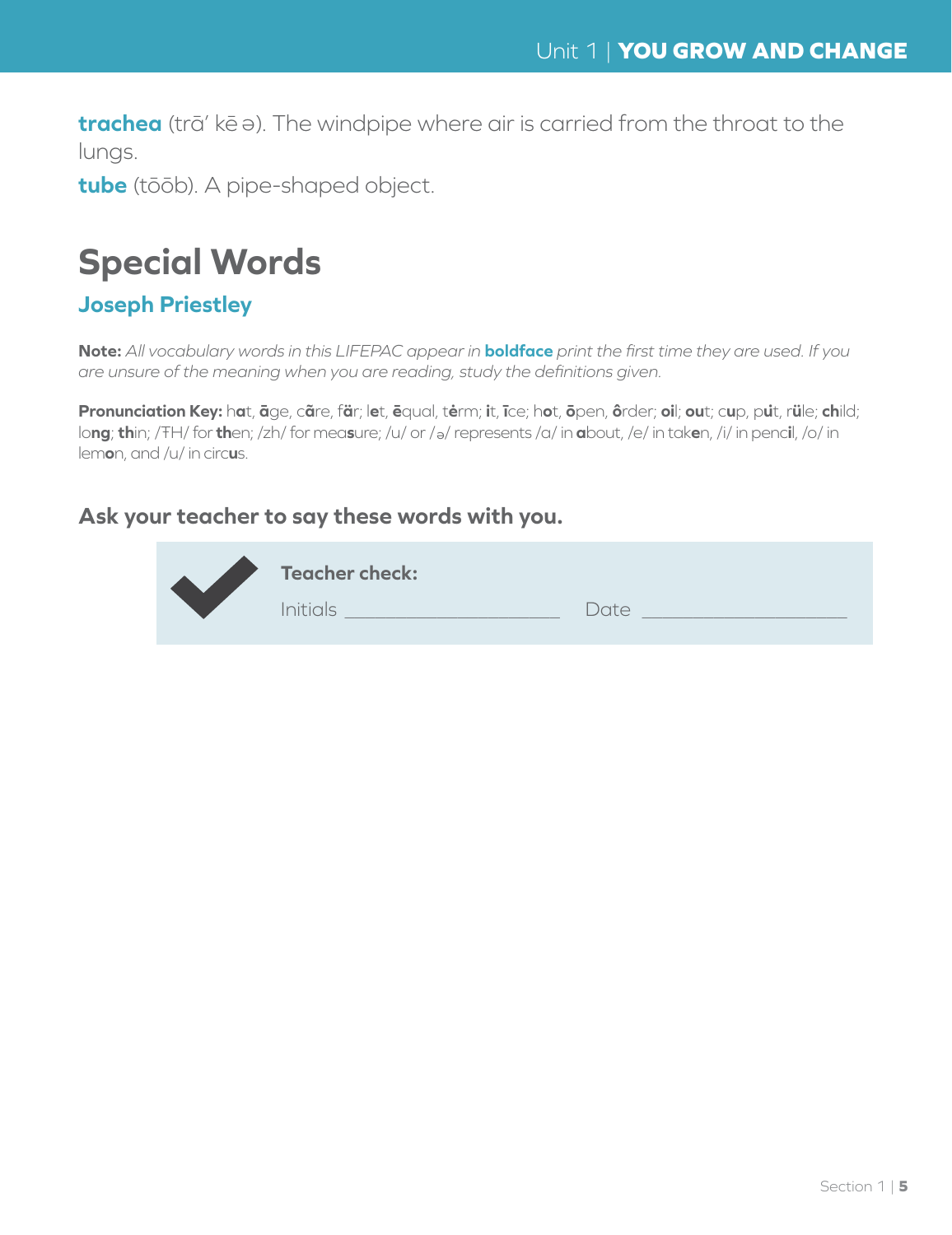## **The Air Comes into Your Body**

How do you breathe air? Close your mouth and take in air through your **nostrils**. When you take in air, you **inhale**.

When you let the air back out, you **exhale**. When you are inhaling and exhaling, you are breathing.

You inhale to breathe in oxygen. Your body must have oxygen. Inhaling is the way your body gets oxygen from the air.



| When you breathe, you inhale and exhale.

When you exhale, you get rid of

**carbon dioxide**. Too much carbon dioxide in your body is harmful.

# **FIND YOUR RATE OF BREATHING**

### **You will need this thing:**

a clock with a second hand (Your classroom wall clock probably has a second hand.)

**Follow these directions.** Put a check in the box when you do each step.

- **1.** Watch the clock and count the times you breathe in one minute.
- **2.** Write down the number of times you breathed in one minute.
- **3.** Run in place for thirty seconds.

*(Continued on the next page)*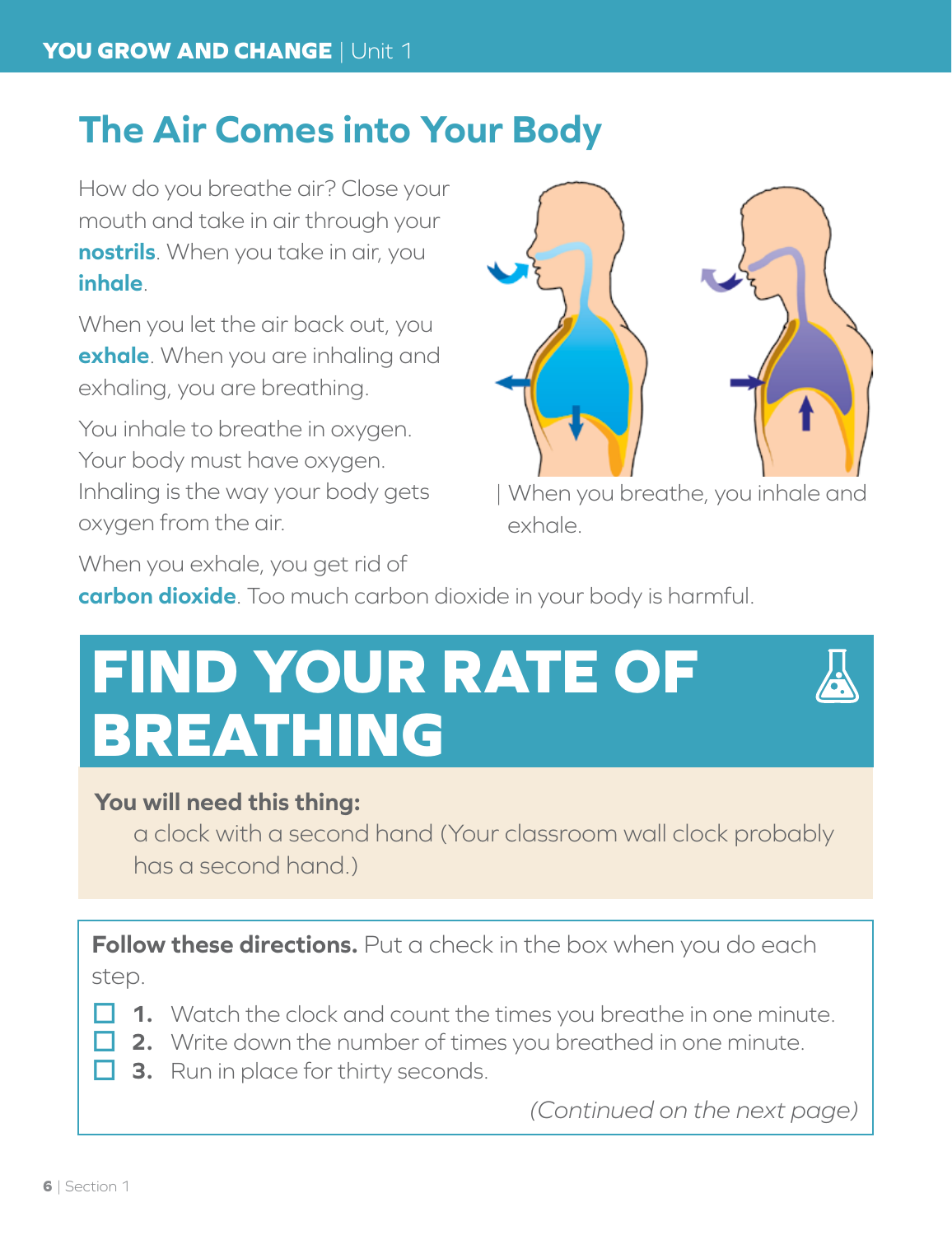**4.** Watch the clock and count the times you breathed in one minute. **5.** Write down the number of times you breathed in one minute. **Did you breathe more times in a minute after you ran in place?**  $\Box$  Yes  $\Box$  No When you were running in place, your body was using up its oxygen faster. When you stopped running, you had to breathe more often to get oxygen back in your body.



**Answer the questions.** Use complete sentences.

**1.1** Why do you think people say that someone is "out of breath" after the person has been running or exercising?

 $\_$  , and the set of the set of the set of the set of the set of the set of the set of the set of the set of the set of the set of the set of the set of the set of the set of the set of the set of the set of the set of th

 $\_$  , and the set of the set of the set of the set of the set of the set of the set of the set of the set of the set of the set of the set of the set of the set of the set of the set of the set of the set of the set of th

 $\_$  , and the set of the set of the set of the set of the set of the set of the set of the set of the set of the set of the set of the set of the set of the set of the set of the set of the set of the set of the set of th

 $\_$  , and the set of the set of the set of the set of the set of the set of the set of the set of the set of the set of the set of the set of the set of the set of the set of the set of the set of the set of the set of th

 $\_$  , and the set of the set of the set of the set of the set of the set of the set of the set of the set of the set of the set of the set of the set of the set of the set of the set of the set of the set of the set of th

 $\_$  , and the set of the set of the set of the set of the set of the set of the set of the set of the set of the set of the set of the set of the set of the set of the set of the set of the set of the set of the set of th

**1.2** Your body needs to breathe in oxygen. Why do you think it is hard on you and harmful to hold your breath for too long a time?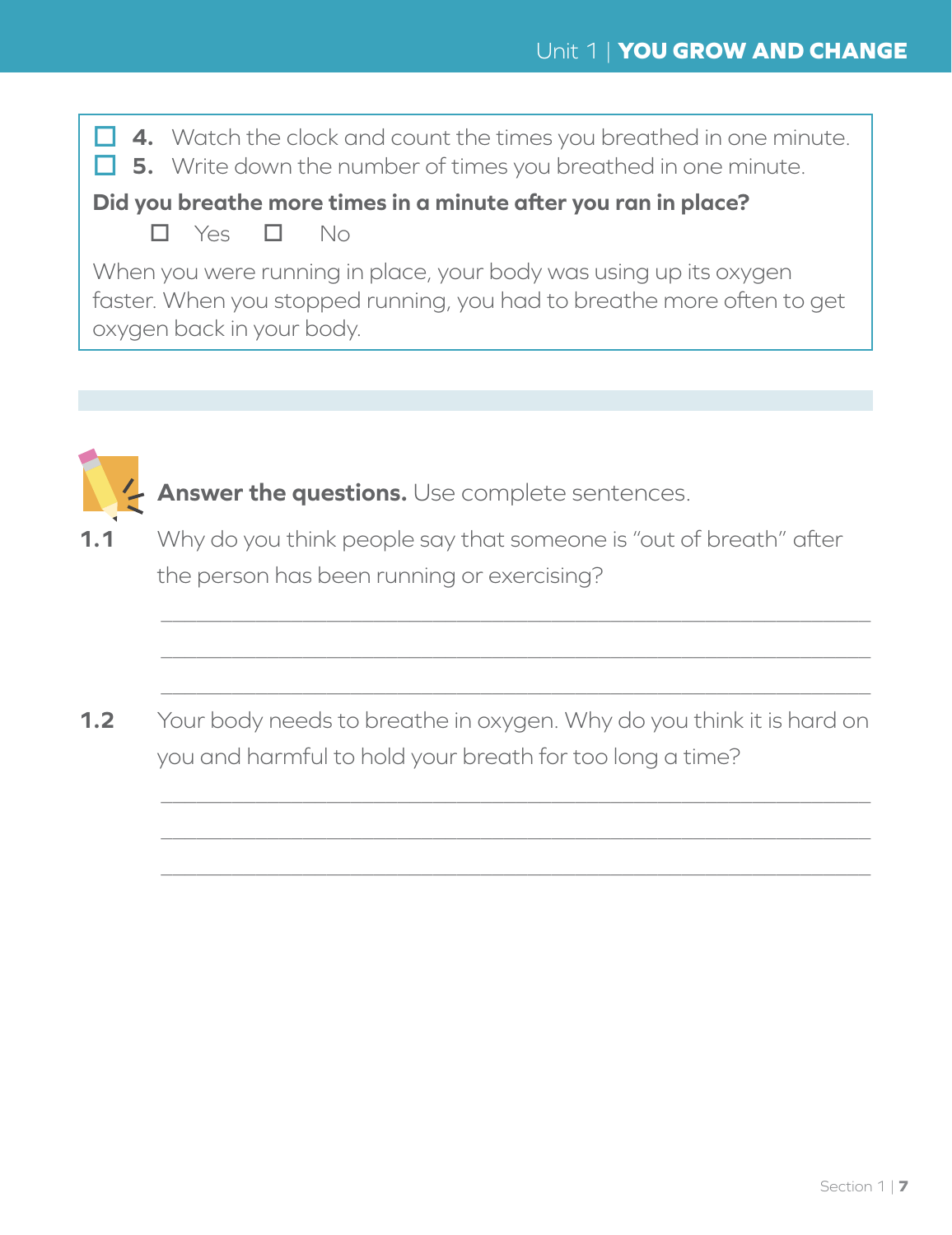## **The Air Goes to the Lungs**

It is important to breathe in through your nostrils. Inside your nostrils many tiny hairs grow. These little hairs help keep dust and germs out of your body.

Under the skin inside your nose are many tiny **tubes** that carry warm **blood** through your nose. As the air goes over these warm tubes, it is heated.

Then the air travels down a tube called the **trachea**. The air goes into your **lungs**. Your body has two lungs.

The lungs take the oxygen from the air you breathe. The oxygen goes from the lungs into the blood. The blood takes the oxygen to all parts of your body.



| The parts we use to breathe

When you were born, your mother listened carefully to hear your first cry. How happy she was to hear it! Do you know why? When you cried, she knew that your lungs had opened up to take in air. You could breathe for yourself!

You will always have air in your lungs. Even when you exhale, or breathe out, you will have air in your lungs. Without air in your lungs you would not live.

Take a deep breath. Close your mouth and take in air through your nose. Now let the air come out of your lungs.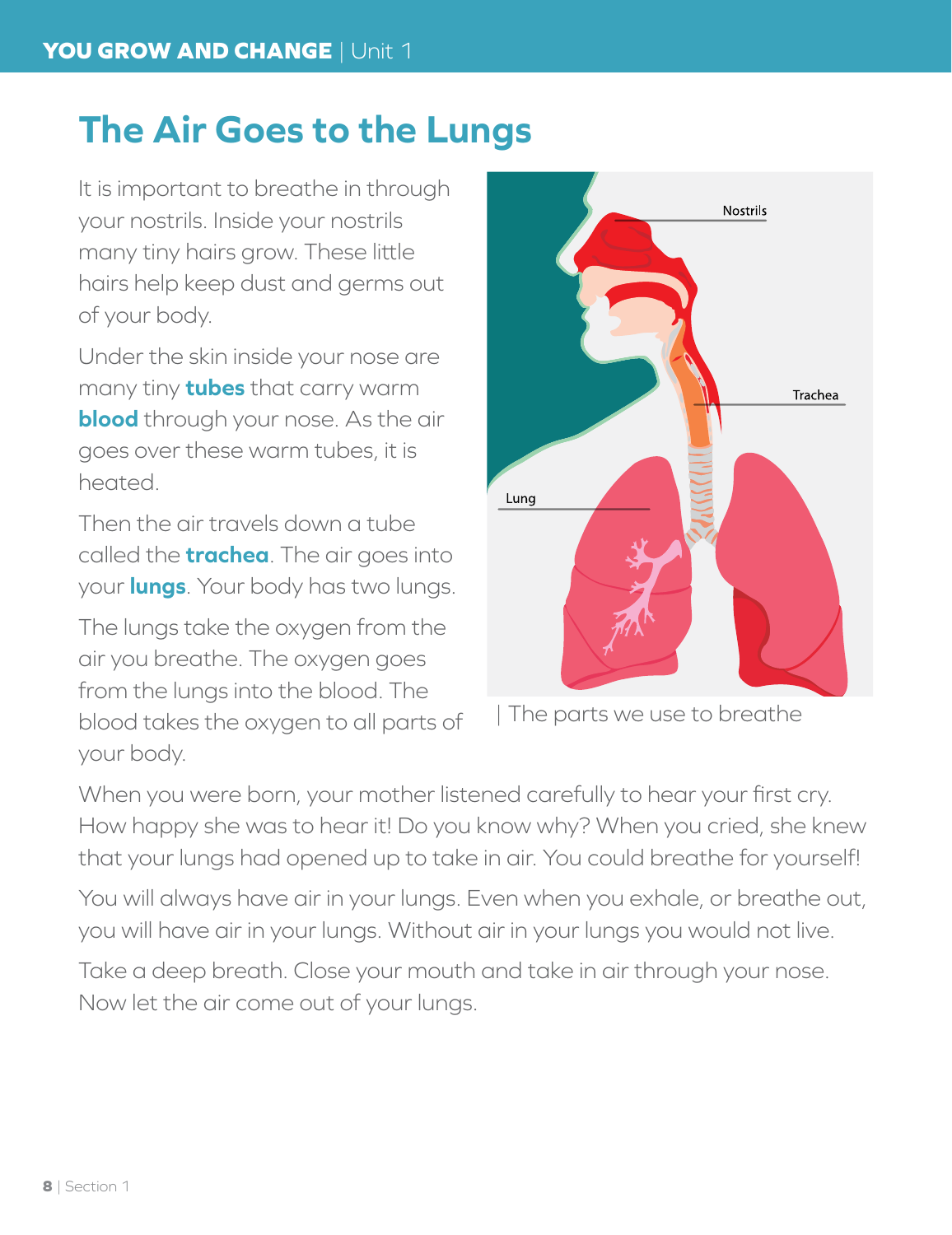

**Write the answer in the blank using the correct word.** Use the following words.

| air<br>blood                                            | hairs<br>lungs                              | warm<br>trachea                                             |                                                                       |
|---------------------------------------------------------|---------------------------------------------|-------------------------------------------------------------|-----------------------------------------------------------------------|
|                                                         | No living thing can live without ___        |                                                             |                                                                       |
|                                                         |                                             |                                                             | God made you so that you could use His gift of air by giving you a    |
|                                                         | nose, trachea, and _________________.       |                                                             |                                                                       |
|                                                         |                                             | You should breathe through your nostrils so that the little |                                                                       |
|                                                         |                                             |                                                             | in the nostrils will keep dust and germs from going                   |
| into the lungs.                                         |                                             |                                                             |                                                                       |
|                                                         |                                             |                                                             | The oxygen from the air in your lungs is picked up and carried to all |
|                                                         | parts of the body by the _________________. |                                                             |                                                                       |
|                                                         |                                             |                                                             | The many tiny tubes carrying blood through the inside of your nose    |
|                                                         |                                             | the air before it goes into your lungs.                     |                                                                       |
| The tube that carries air into your lungs is called the |                                             |                                                             |                                                                       |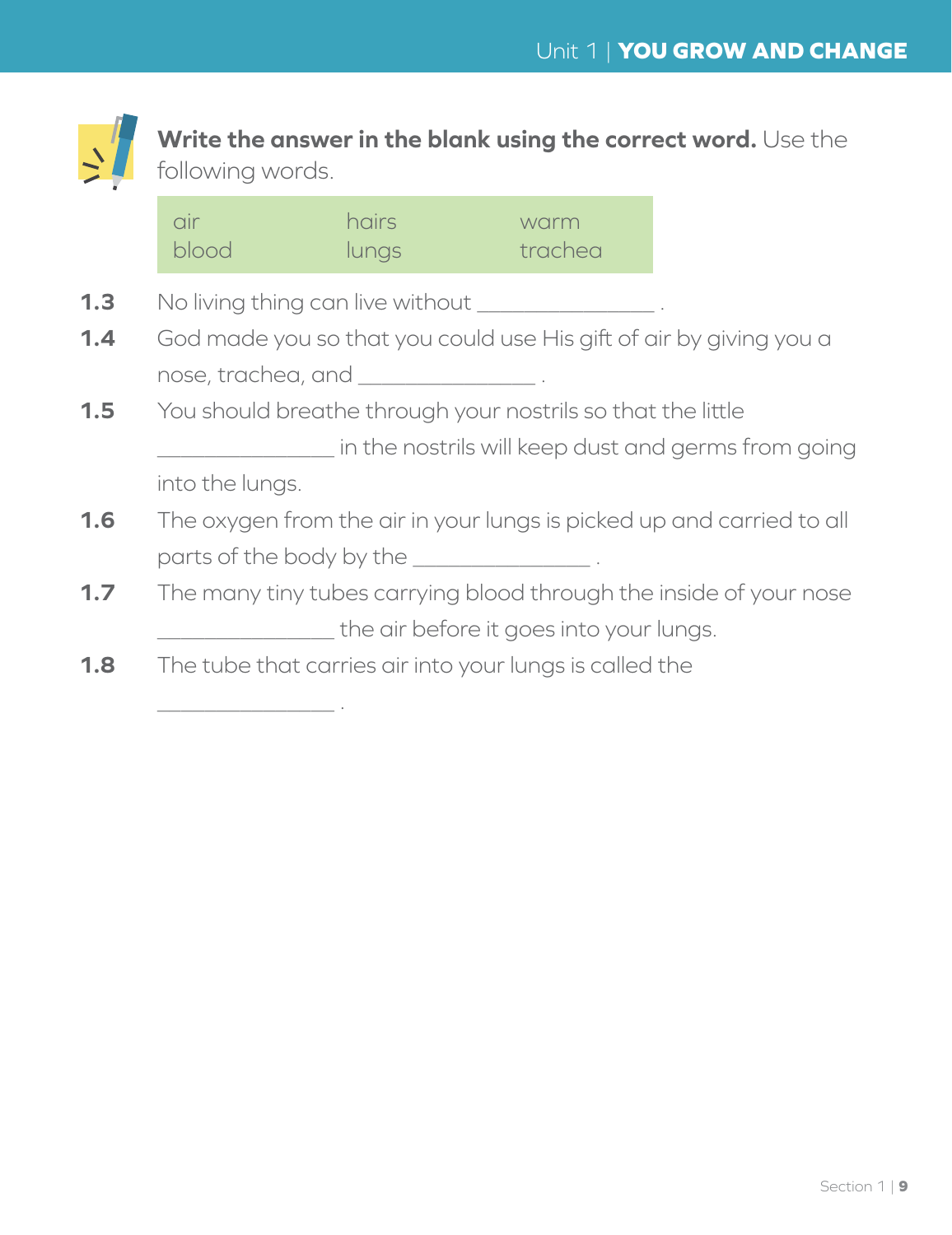

## **Study the picture.**

- **1.9** Write the words from the picture that go in the blanks.
	- a. The openings in your nose shown in the picture are called

\_\_\_\_\_\_\_\_\_\_\_\_\_\_\_ .

- b. The tube that goes to your lungs is the
- c. How many lungs do you have?

\_\_\_\_\_\_\_\_\_\_\_\_\_\_\_ .



Breathe in and out through your nostrils again. Do you think it is easy? Even in your sleep you breathe. Your body keeps on working all the time. Inside of you many parts of your body work together to keep you well and make you grow.

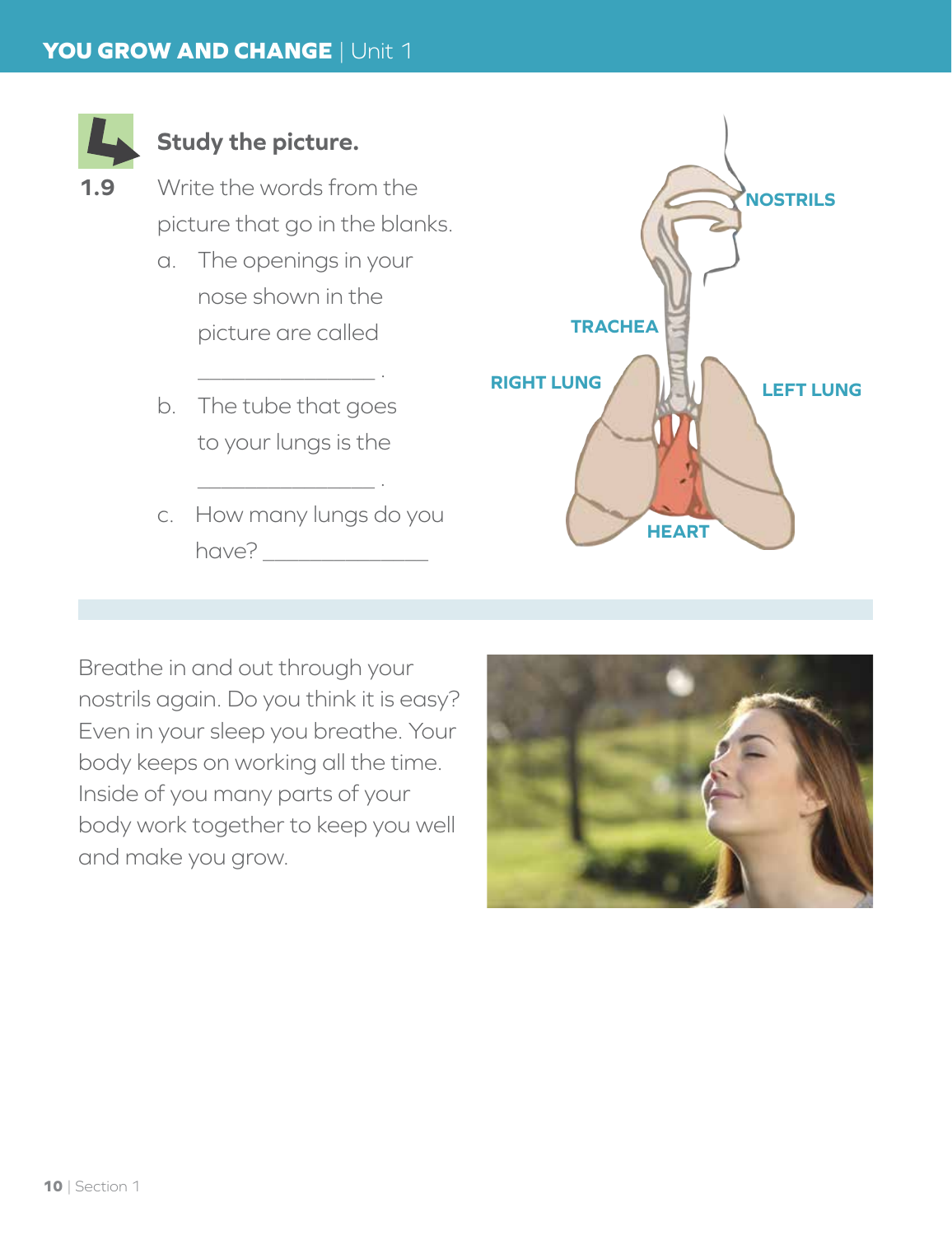### Unit 1 | **YOU GROW AND CHANGE**

# **DISCOVER THAT AIR FILLS SPACE**



### **You will need this thing:**

a sponge

|       | <b>Follow these directions.</b> Put a check in the box when you do each                            |
|-------|----------------------------------------------------------------------------------------------------|
| step. |                                                                                                    |
|       | $\Box$ 1. Take a sponge.<br>$\Box$ 2. Close your hand.<br>$\Box$ 3. Open your hand.                |
|       | <b>Answer the questions.</b>                                                                       |
|       | <b>1.10</b> What happened when you closed your hand around the sponge?                             |
|       | <b>1.11</b> What happened when you opened the hand that held the                                   |
|       |                                                                                                    |
| step. | <b>Follow these directions.</b> Put a check in the box when you do each                            |
|       | $\Box$ 1. Put your hands on your chest with your fingers touching.<br>$\Box$ 2. Breathe in deeply. |

*(Continued on the next page)*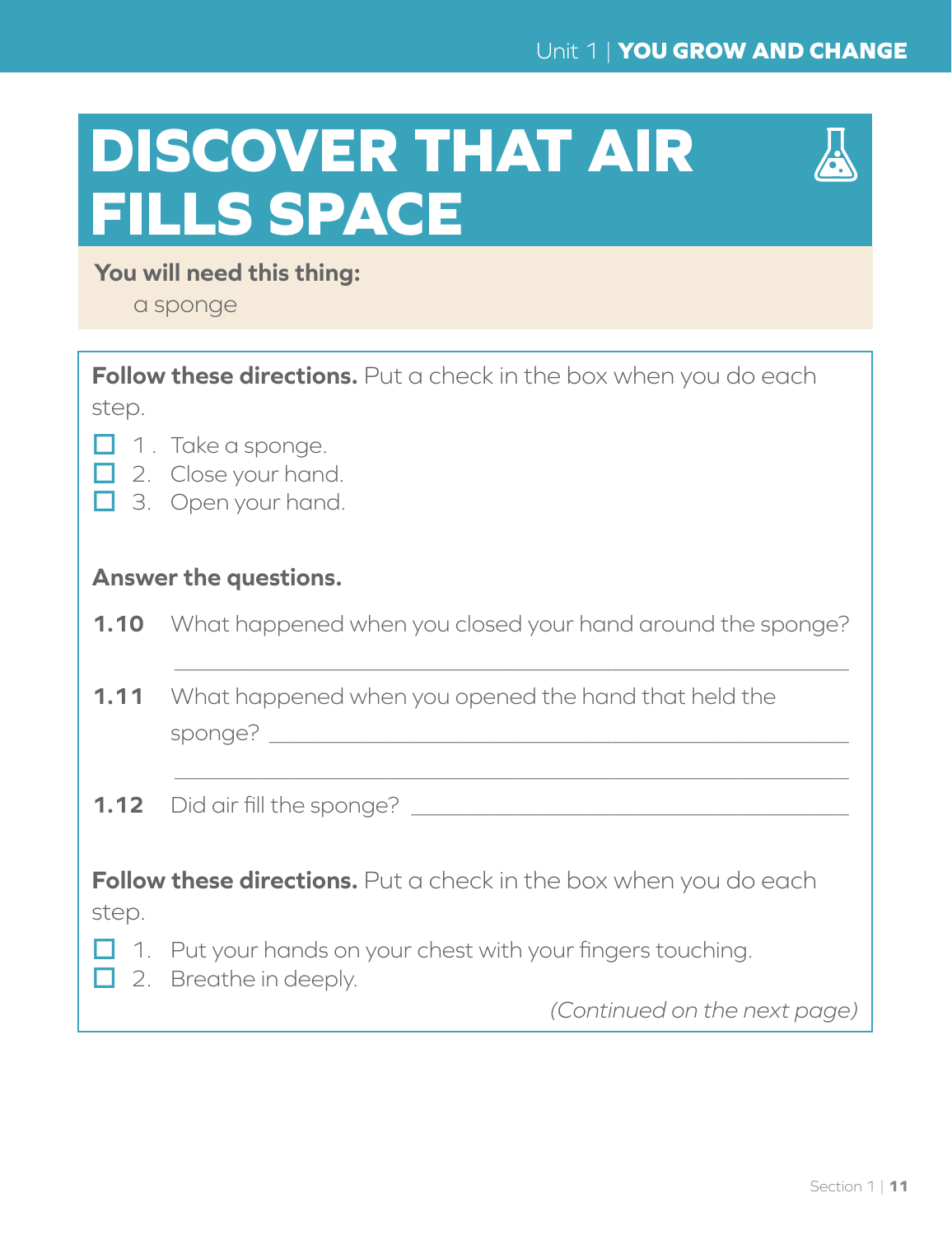## **Answer these questions. 1.13** When you breathed in, did your fingers move apart? \_\_\_\_\_\_\_\_\_\_\_\_\_\_\_\_\_\_\_\_\_\_\_\_\_\_\_\_\_\_\_

**1.14** Why do you think they moved?

**1.15** Did air fill your lungs?

# **The Body Needs Oxygen**

Joseph Priestley was a **scientist**. Joseph Priestley discovered oxygen. He put a lighted candle in a glass jar. He covered the jar. The flame of the candle went out.

\_\_\_\_\_\_\_\_\_\_\_\_\_\_\_\_\_\_\_\_\_\_\_\_\_\_\_\_\_\_\_\_\_\_\_\_\_\_\_\_\_\_\_\_\_\_\_\_\_\_\_\_\_\_\_\_\_

\_\_\_\_\_\_\_\_\_\_\_\_\_\_\_\_\_\_\_\_\_\_\_\_\_\_\_\_\_\_\_\_\_\_\_\_\_\_\_\_\_\_\_\_\_\_\_\_\_\_\_\_\_\_\_\_\_

Next, he put a mouse in a jar with a lighted candle. He covered the jar. The candle flame went out, and the mouse died.

The scientist thought, "The candle and the mouse needed the same gas."

"What spoiled the air?" he wondered.

He tried something else. He placed a small growing plant in a glass jar. He covered the jar. After ten days, the plant was still alive!

Next, Joseph Priestley put a mouse in with the plant and covered the jar. Both the mouse and the plant stayed alive!

He had to be sure. He took the plant from the jar and left the mouse. The mouse died. His thoughts were right.





| Candle and plant experiment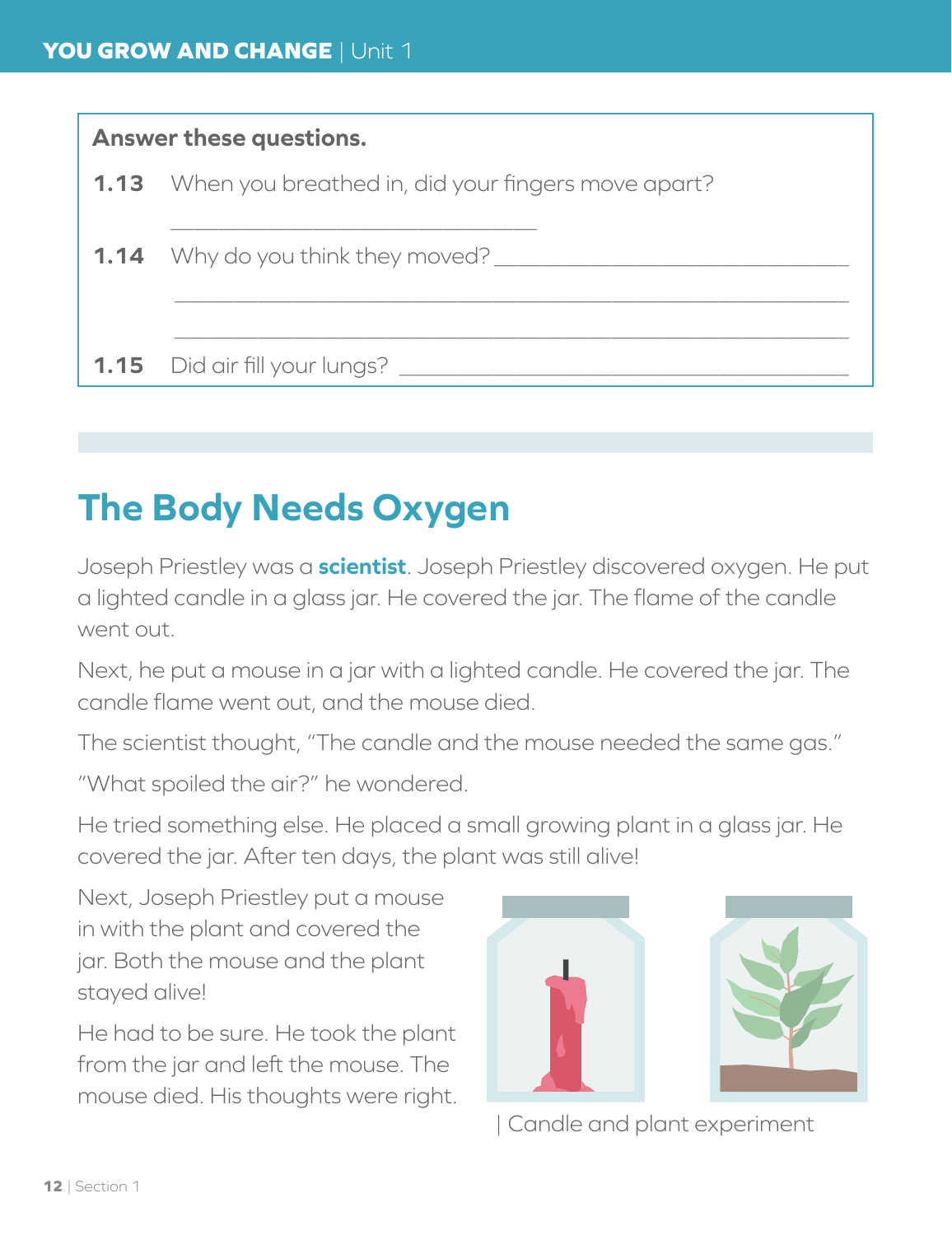#### Unit 1 | **YOU GROW AND CHANGE**

The animals and the lighted candle both needed the same gas. What was that gas? It was oxygen.

In your studies about plants, you learned that plants gave off oxygen. The mouse needed oxygen from the plant.

You may ask, "Would it be better if all the air were oxygen?"



Statue of Joseph Priestley

Another scientist did an experiment. He put a live mouse in the bottom of a bottle of pure oxygen. Do you know what happened?

It made the mouse so lively that he soon was tired. You need nitrogen in the air to make the oxygen weaker.



**1.16** All living creatures need oxygen.

\_\_\_\_\_\_\_\_\_\_\_\_\_\_\_\_\_

- **1.17** It is better to breathe through your mouth.
- **1.18** The blood is always moving to all parts of the body.
- **1.19** Joseph Priestley found out about oxygen.
- **1.20** Your lungs are something like a sponge. \_\_\_\_\_\_\_\_\_\_\_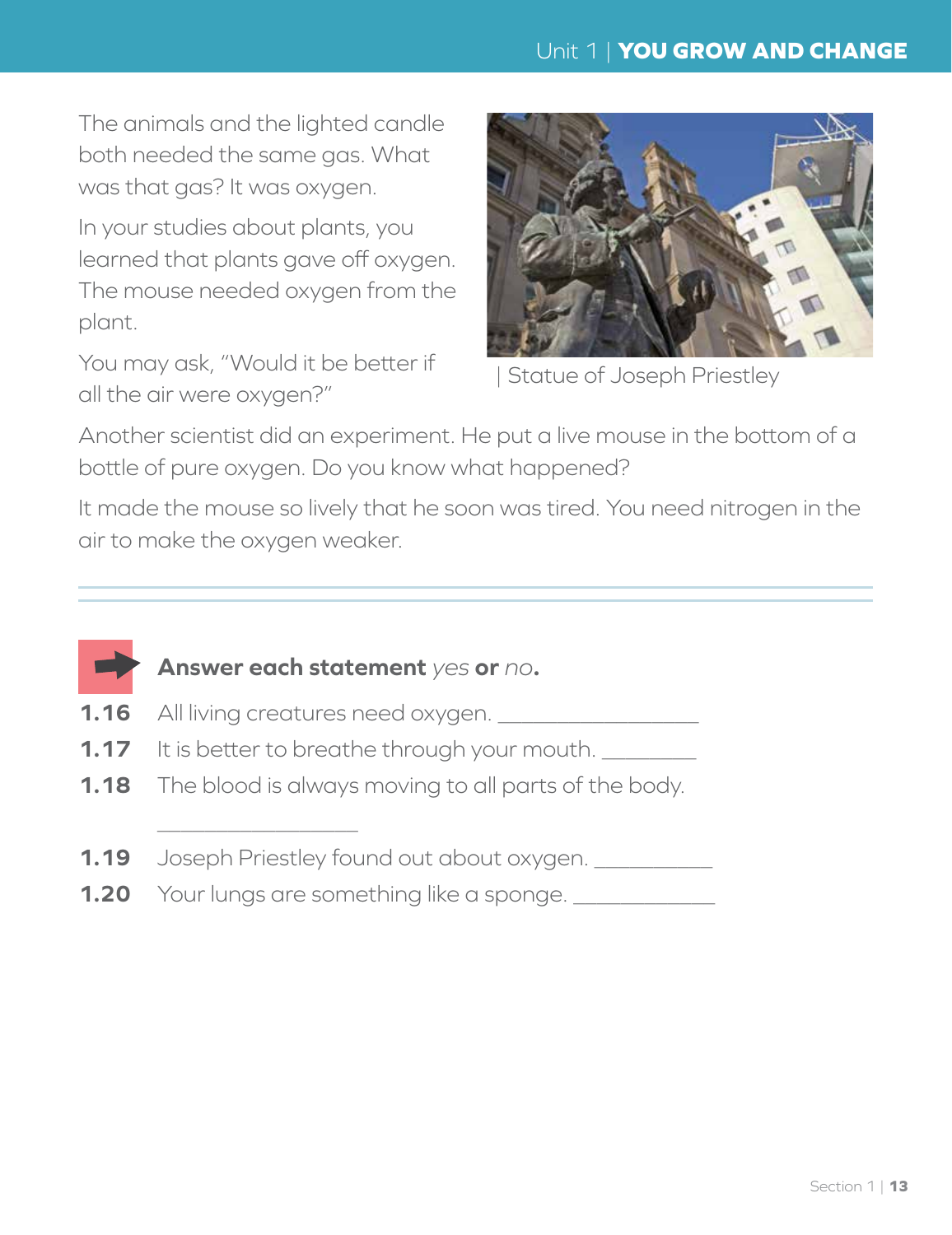# **The Body Gives off Carbon Dioxide**

Your blood is always moving. The blood takes oxygen to all parts of your body. When the blood takes the air back to the lungs, the air has changed. There is a lot more carbon dioxide in that air. This air goes from the lungs to the trachea. It goes up the trachea and out through the nostrils. We breathe out carbon dioxide.



| Write the answers to the questions. Use complete sentences. |
|-------------------------------------------------------------|
|                                                             |
| <b>1.22</b> What does exhale mean?                          |
| <b>1.23</b> What gas is taken from air that is inhaled?     |
| <b>1.24</b> What gas is exhaled?                            |



### **Complete the puzzle.**

**1.25** Finish the puzzle by using the words in the box. Use the puzzle clues on page 15.

| lungs  | oxygen  | nostrils       | nitrogen |
|--------|---------|----------------|----------|
| create | trachea | carbon dioxide |          |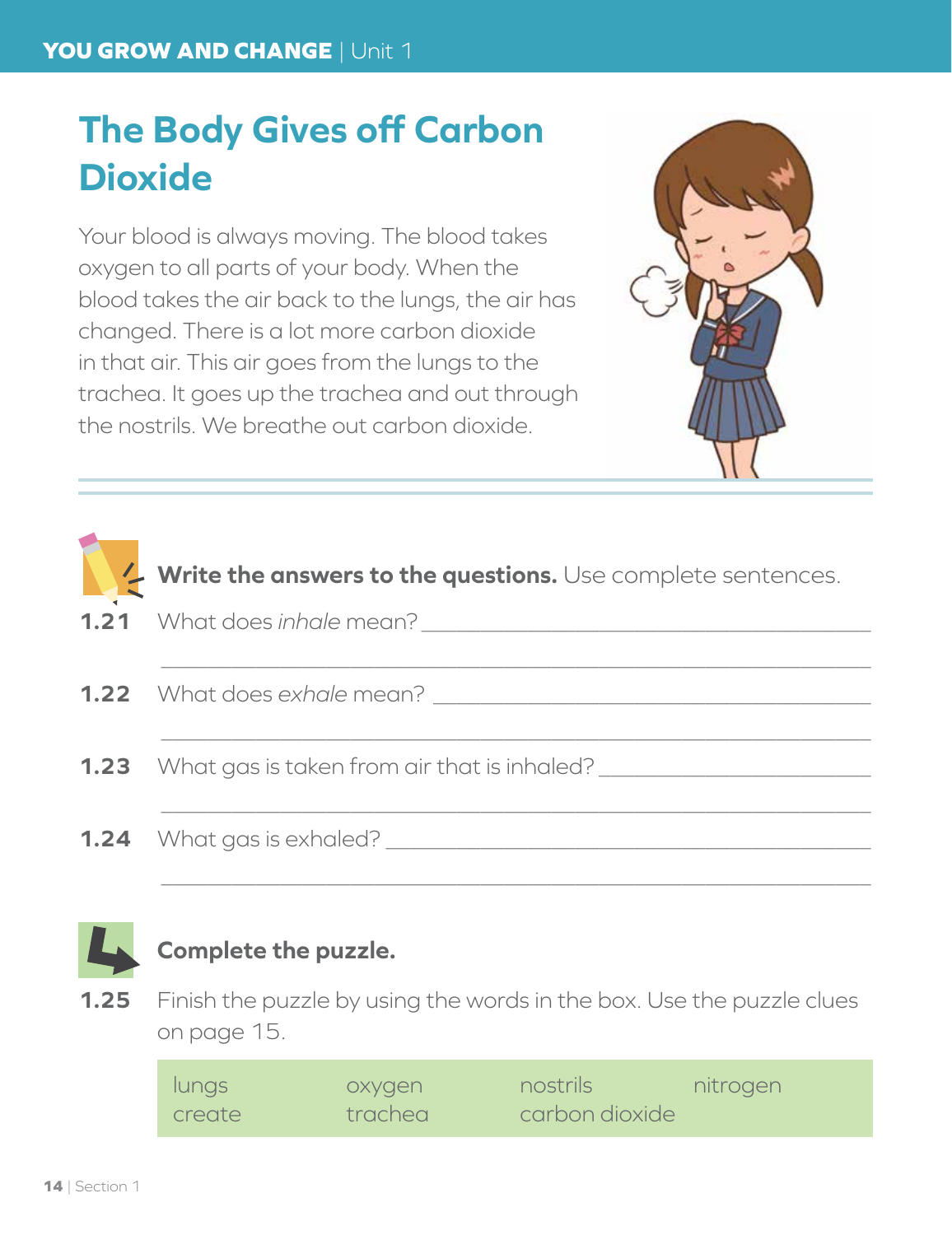#### Unit 1 | **YOU GROW AND CHANGE**



#### **Down**

- 1. The tube that carries oxygen to the lungs
- 2. To make
- 3. The part of our body that takes in oxygen and gives out carbon dioxide
- 4. The gas that our lungs take from the air

#### **Across**

- 5. The gas that is mixed with oxygen in the air we breathe
- 6. The air we breathe out from our lungs (two words)
- 7. Openings in the nose

| <b>Teacher check:</b> |        |
|-----------------------|--------|
| Initials              | $\det$ |



**For this Self Test, study what you have read and done.** The Self Test will check what you remember.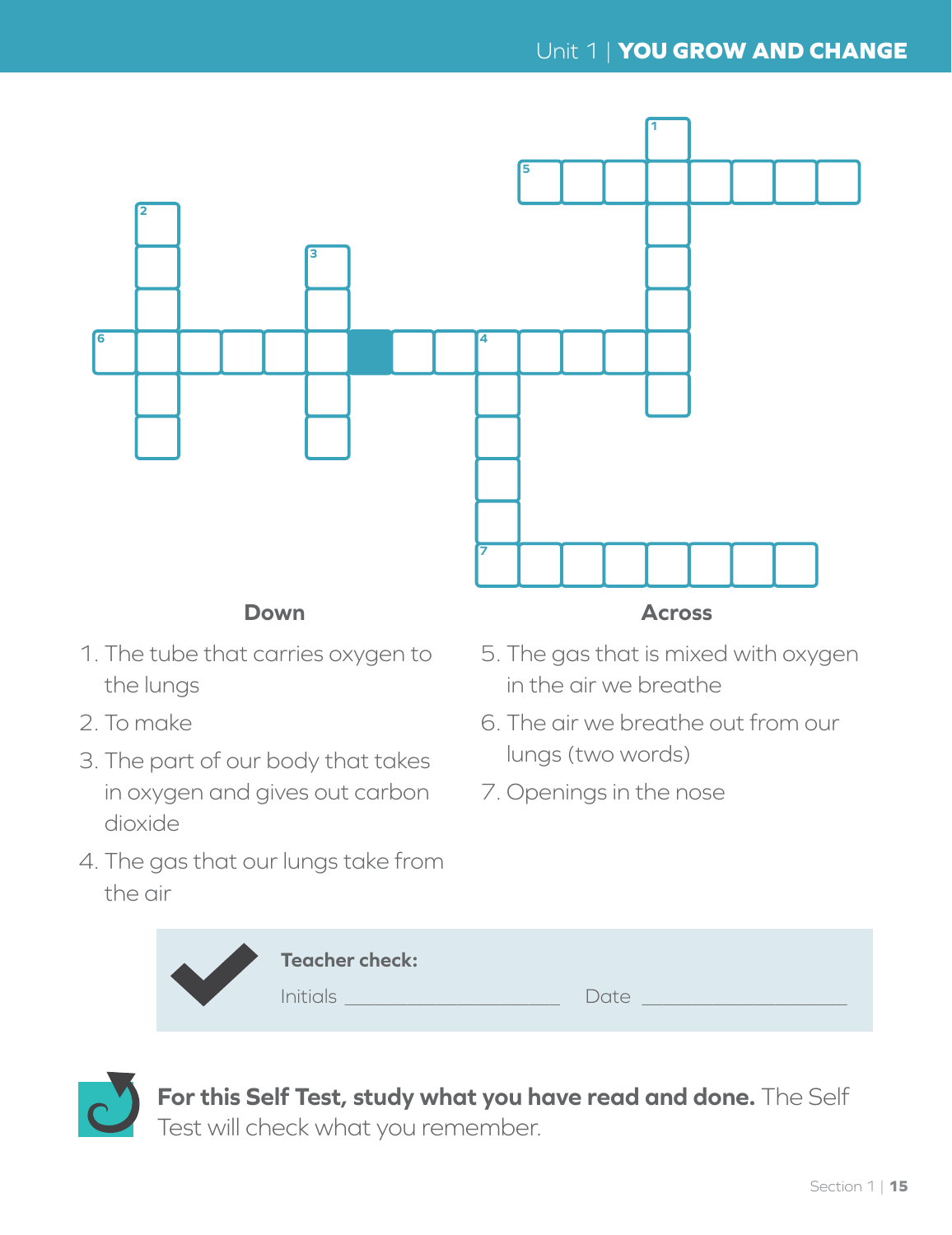# **SELF TEST 1**

**Each answer** = 1 point

## **Fill in the circle in front of the answer that best finishes the sentence.**

|      | <b>1.01</b> The part of the body that takes in oxygen and gives out carbon                                                                                                                                                                                                           |                                                       |            |  |
|------|--------------------------------------------------------------------------------------------------------------------------------------------------------------------------------------------------------------------------------------------------------------------------------------|-------------------------------------------------------|------------|--|
|      | dioxide is the _________________.                                                                                                                                                                                                                                                    |                                                       |            |  |
|      | O foot<br><b>O</b> lungs                                                                                                                                                                                                                                                             |                                                       | O eyes     |  |
| 1.02 | The gas that the lungs take from the air is __________.                                                                                                                                                                                                                              | O oxygen O carbon dioxide O nitrogen                  |            |  |
| 1.03 | The gas that is breathed out of the lungs is when an ex-                                                                                                                                                                                                                             | O oxygen O carbon dioxide O nitrogen                  |            |  |
|      | <b>1.04</b> The small amount of gas that is mixed with oxygen in breathing is                                                                                                                                                                                                        |                                                       |            |  |
|      | O oxygen                                                                                                                                                                                                                                                                             | O carbon dioxide O nitrogen                           |            |  |
|      | <b>1.05</b> The openings in the nose are _________.<br>O holes and the control of the control of the control of the control of the control of the control of the control of the control of the control of the control of the control of the control of the control of the control of | O nose holes                                          | O nostrils |  |
| 1.06 | The tube that carries the carbon dioxide from the lungs out through                                                                                                                                                                                                                  |                                                       |            |  |
|      | the nostrils is the $\_\_$ .<br>O air tube O trachea                                                                                                                                                                                                                                 |                                                       | O gas pipe |  |
|      | <b>1.07</b> The man who found out about oxygen was _______                                                                                                                                                                                                                           | O Jacob Ministerly O Joseph Priestley O Jose Pastorly |            |  |
| 1.08 | Blood takes oxygen to all parts of the ______<br>O body                                                                                                                                                                                                                              | O toe                                                 | O house    |  |
|      | <b>1.09</b> All living things need _________.<br>O a new car O to study                                                                                                                                                                                                              |                                                       | O oxygen   |  |
|      | <b>1.010</b> It is better to breathe through the _________.<br>O mouth O skin                                                                                                                                                                                                        |                                                       | O nose     |  |
|      |                                                                                                                                                                                                                                                                                      |                                                       |            |  |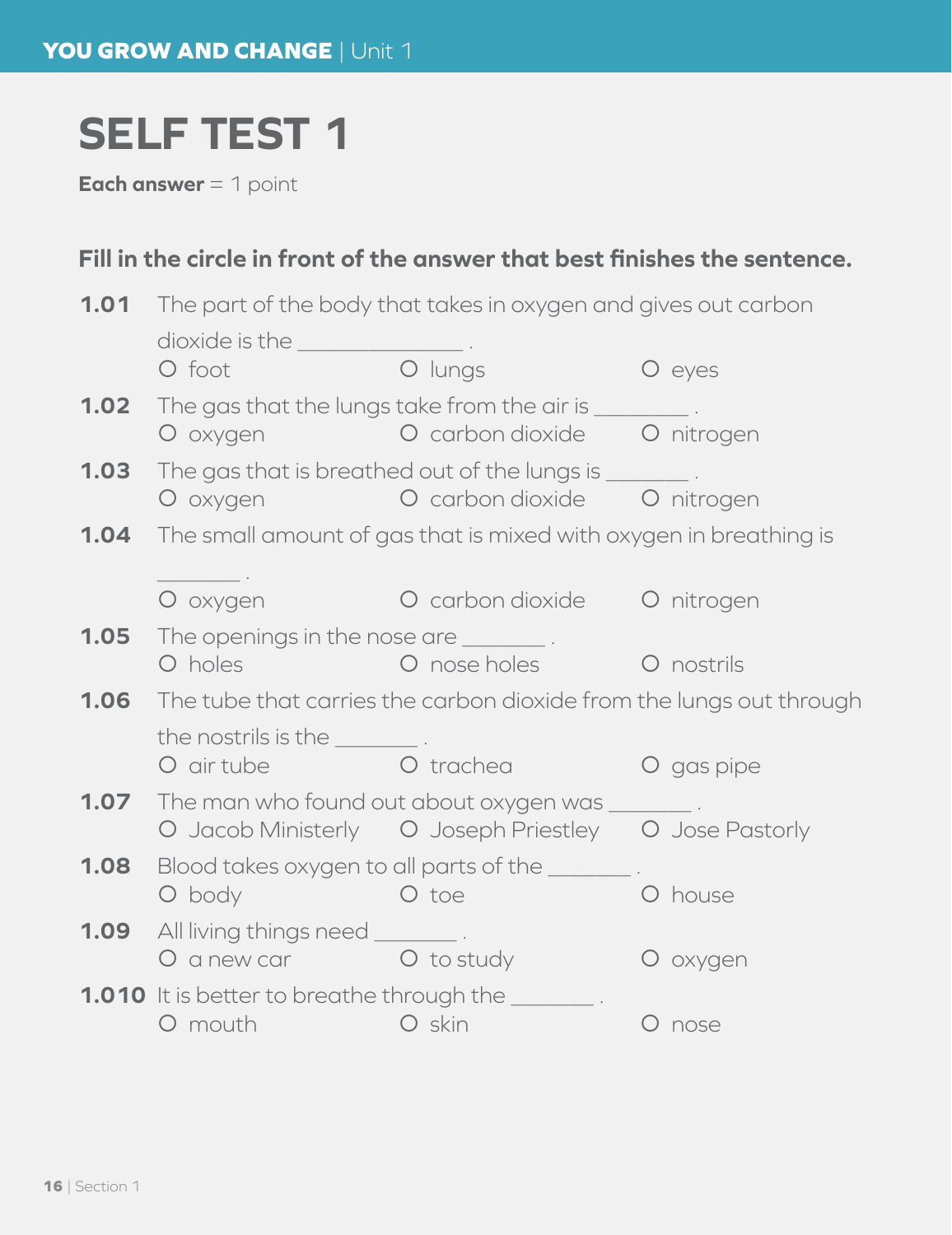### **Match the words.**

- **a.** number of lungs
- **c.** breathing in
- **e.** breathing out
- **f.** lungs are like this

| <b>b.</b> man who studies life                        |
|-------------------------------------------------------|
| tallar estas la serie a serie de la facta de la Carac |

- **d.** air becomes this before going into lungs
- **g.** cleans the air in nose

| 1.011 | hairs  |
|-------|--------|
| 1.012 | inhale |

- **1.013** exhale
- **1.014** \_\_\_\_\_\_\_\_\_\_\_\_\_ warm
- **1.015** \_\_\_\_\_\_\_\_\_\_\_\_\_ two
- **1.016** \_\_\_\_\_\_\_\_\_\_\_\_\_ sponge
- **1.017** \_\_\_\_\_\_\_\_\_\_\_\_\_ scientist

#### **Write the names of the body parts that are marked.**

**Teacher check:** Initials Score \_\_\_\_\_\_\_\_\_\_\_\_\_\_\_\_\_\_\_\_\_ Date \_\_\_\_\_\_\_\_\_\_\_ **16 20**  $\alpha$ .  $\qquad \qquad$  $b.$  $C.$   $\qquad \qquad$